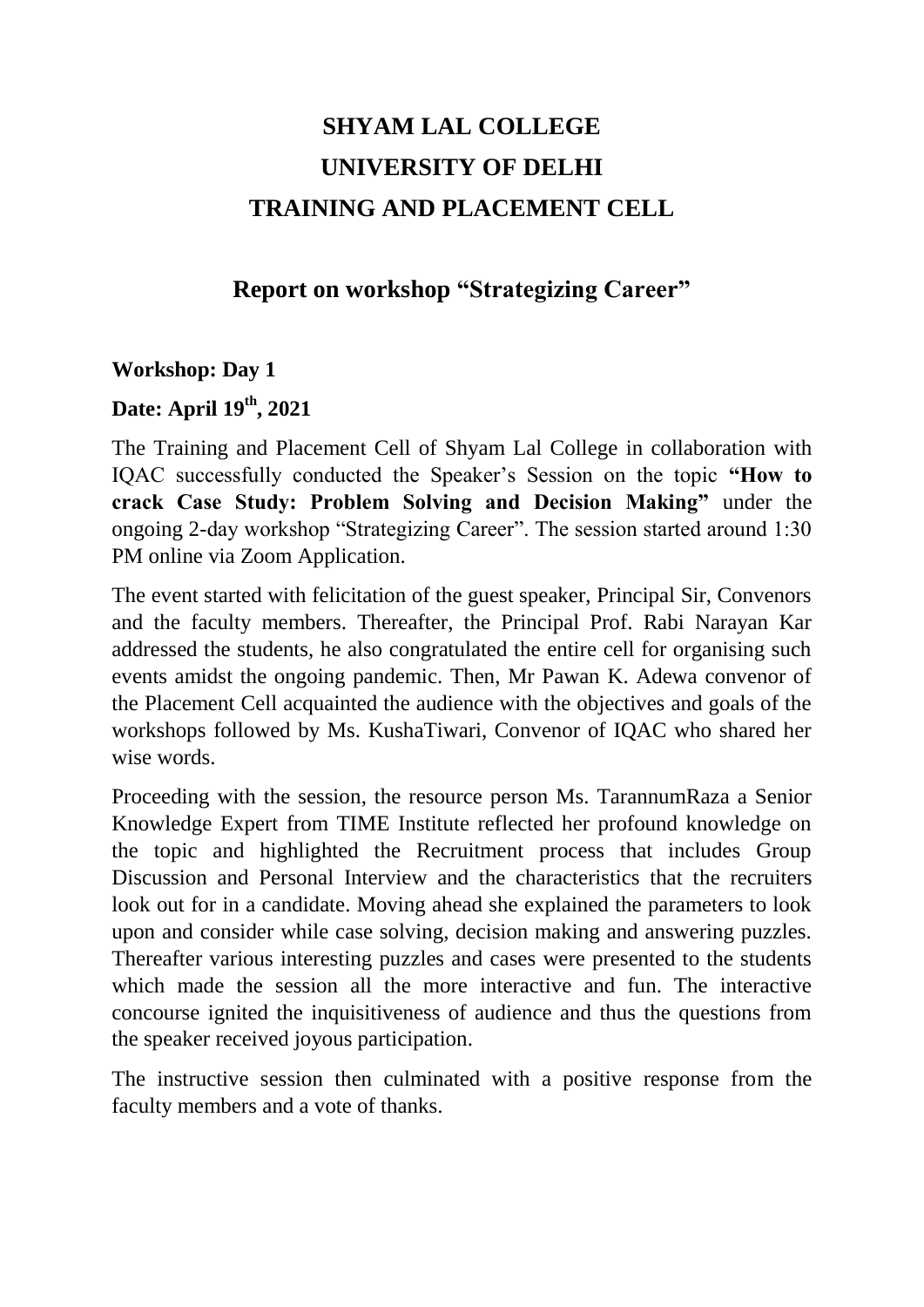

## **Workshop: Day 2**

## **Date: April 20th, 2021**

**A webinar on "Roadmap To CA"** was organised by The Training and Placement Cell of Shyam Lal College (M) in collaboration with IQAC under the 2-day workshop on "Strategizing Career". This webinar targeted to help a large number of aspiring students to acquire a professional Chartered Accountancy career. The session was held online via Zoom platform from 1:30 PM to 2:30 PM.

A consultant in Grant Thornton, the founder of GST Buddy and a Shyam Lal College alumnus, CA Andaz Arora was the speaker for the day. He was cordially welcomed by placement's cell's Convenor Mr. Pawan K. Adewa and IQAC'S Convenor Dr.KushaTiwari and faculty member Mrs. Jyoti Sandhu.

The successful speaker, CA Andaz Arora gave an overview of the Chartered Accountancy course, and also provided insights on career prospects in the domain. He also discussed the detailed path and elaborated on how to take up a career as a CA while managing time. Thereafter, he busted all the myths related to the field by the morale-boosting presentation. Furthermore, the speaker shared his personal experience which led to making the session all the more engrossing. The queries asked during the session were promptly answered by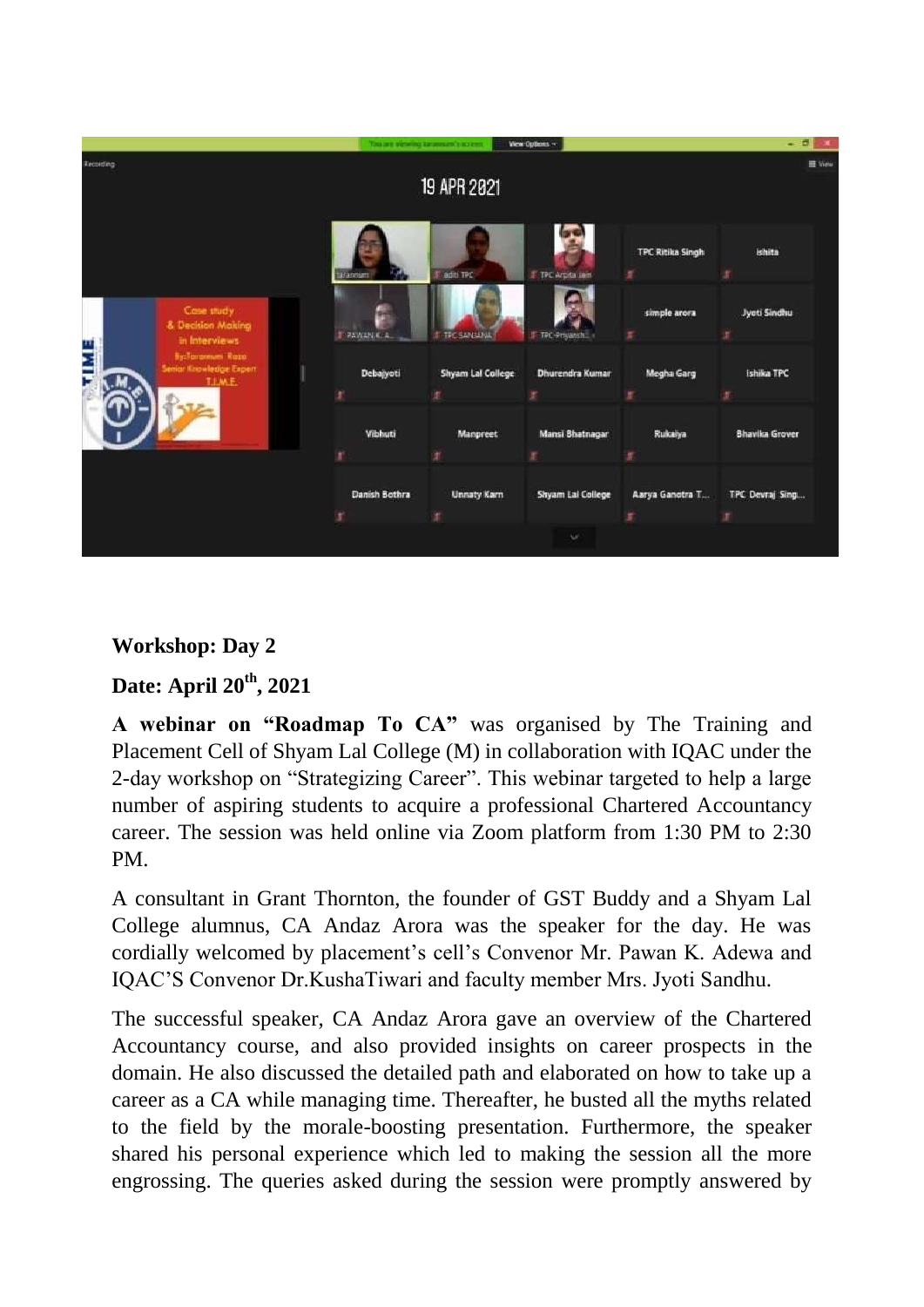CA Andaz Arora and the participants actively involved themselves in gaining insight on how to have a promising career.

The enlightening session concluded with the vote of thanks proposed by Dr. Simple Arora, faculty member of the Placement Cell.The event was attended by 77 students